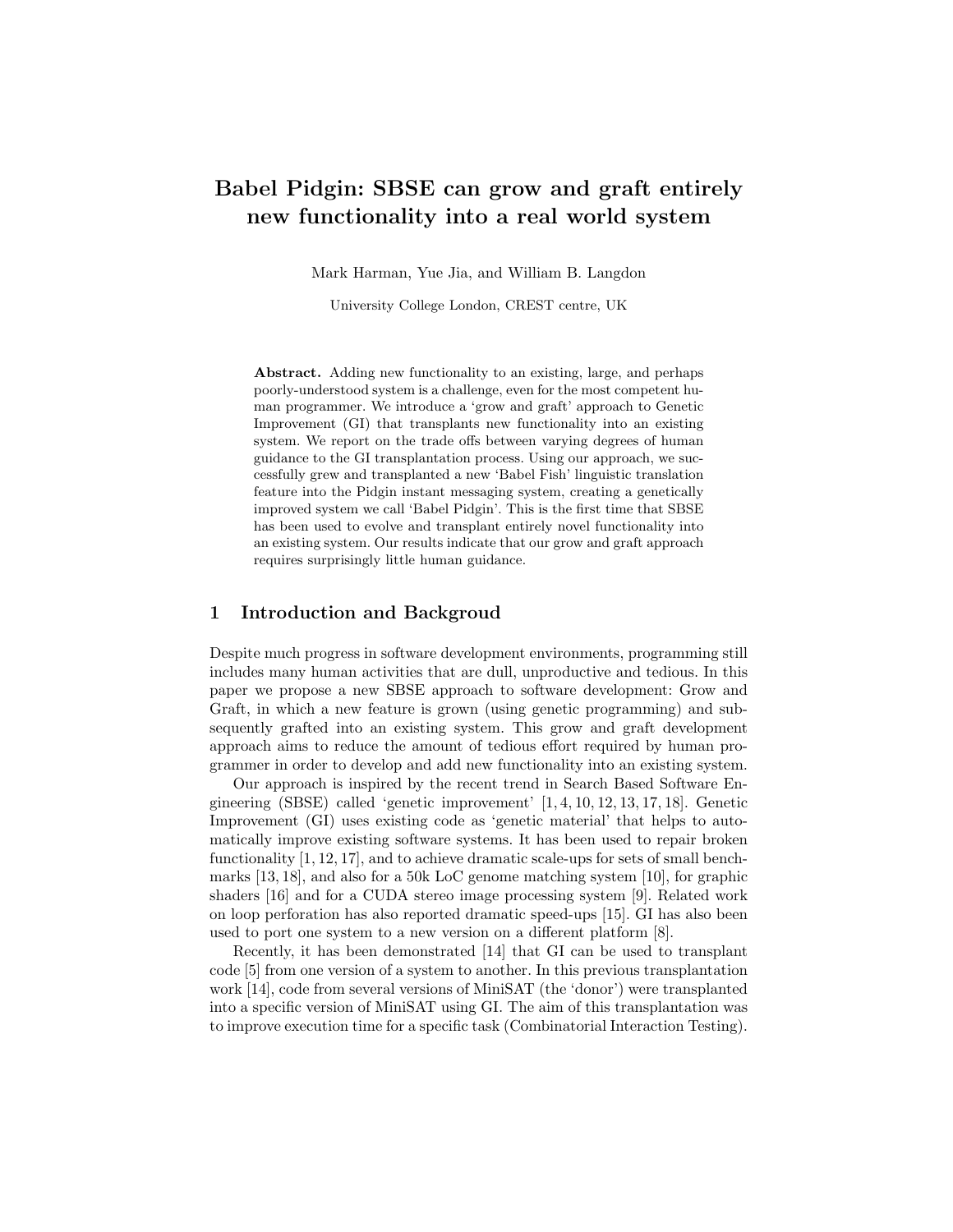Our approach to software transplantation is to grow code for new functionality, rather than to improve existing non-functional properties of the system (such as execution time). We provide empirical evidence that grow and graft is, indeed, achievable on a large real-world system. Specially, we report on two grafting operations, carried out to insert new functionality into Pidgin, a 200kLoC C/C++ instant messaging system which has several million users worldwide.

In our first illustrative operation, we grafted a simple human-written 'countdown' code fragment. This graft augments Pidgin with the new feature that all the user's messages include the time remaining to the SSBSE 2014 challenge deadline. This example simply serves to illustrate the application of our grafting approach. We then report on a more challenging transplantation, in which we grew and grafted a new feature that augments Pidgin with a 'Babel Fish' that simultaneously translates the user's English language instant messages into Portuguese and Korean. This new functionality is sufficiently anachronistic that we can be relatively sure that no human has hitherto developed it. Nevertheless, it might be useful for improving communications between users who happen to be American, Brazilian and Korean; the general and co-program chairs of SSBSE 2014 and the chair of the SSBSE 2014 challenge track, for example.

1. Grow: First, we use Genetic Programming (GP) to grow, in isolation, fragments of code partly guided by 'suggestions' provided by the developer. The suggestions consist of the names of library functions the developer believes may be important and partial ordering constraints on when they should be called. The human may also provide a few necessary conditions for correctness that the programmer knows, from his or her intuition, ought to hold in any correct solution. Our approach thus *does* require a small contribution from the human to capture functionality (with tests) and to constrain the search space with high level humanly-intuitive suggestions; the rest is entirely automated. However the programmer is not required to choose any specific variable names, nor assignment statements nor expressions, nor to construct any specific calls, nor to determine where any of the statements should reside within the system to be improved.

2. Graft: The working prototype grown by GP is a fragment of code that implements the desired functionality, but which does so entirely in isolation. The remaining challenge is to find a way to incorporate our GP-grown fragment into the larger real-world system. This is the task of the second, 'grafting', phase of our Grow and Graft approach. Grafting the donor fragment involves two activities: finding a viable host insertion location (or locations), and identifying the expressions that serve as parameters between the donor and the host.

This is the first time that either the SBSE or GP community has reported the successful evolution of entirely new functionality in a real world software system. Previous work has either concentrated on improving non-functional properties or repairing existing broken functionality rather than growing genuinely new functional behaviour. We believe that the ability to extend existing real world systems in this way may open many exciting possibilities: Future work can use Grow and Graft to invent software development approaches that blend a small amount of human intuition with a large amount of automated search.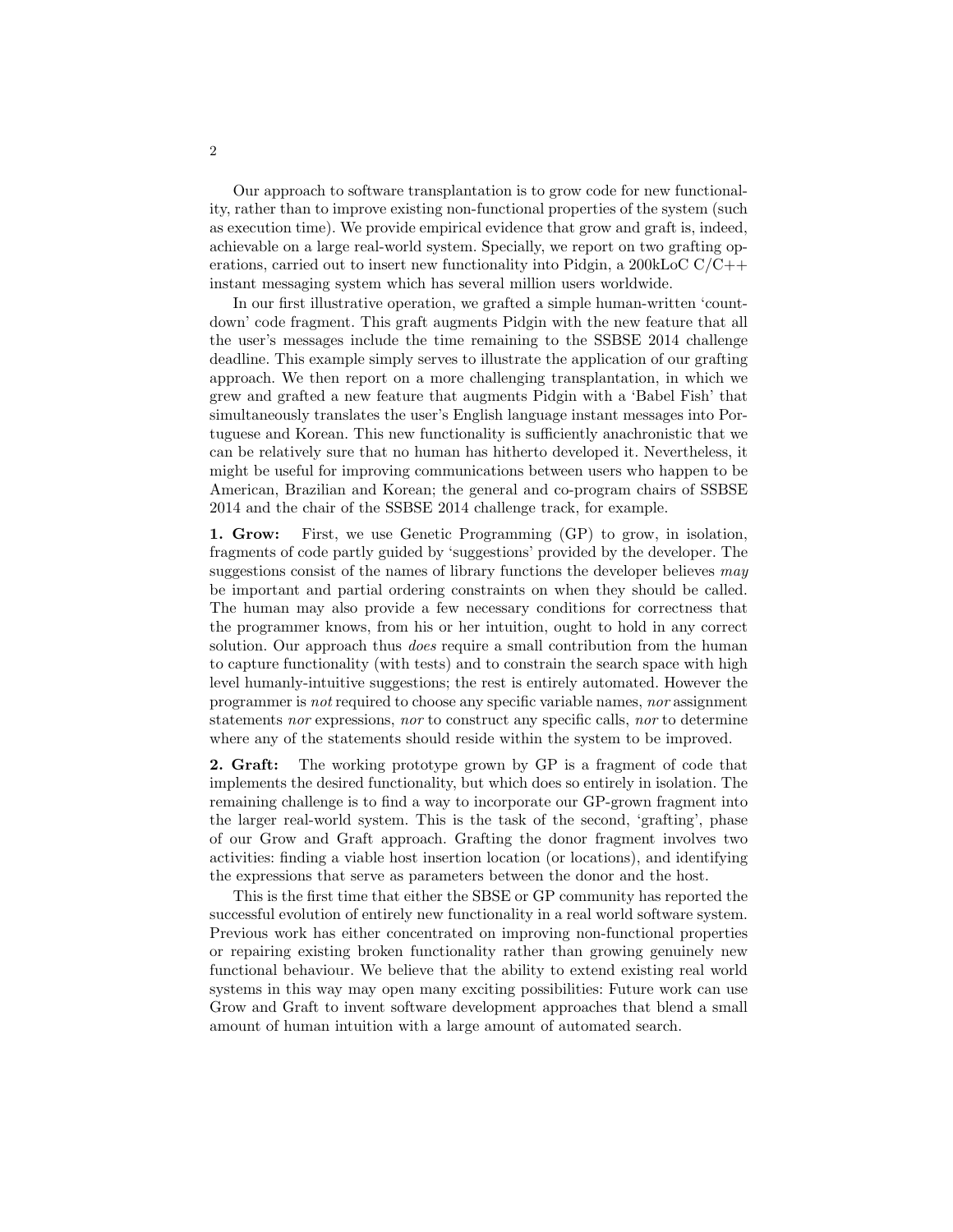### 2 Grafting an SSBSE challenge deadline countdown

A small fragment of C code count down() was written by hand, in complete isolation from Pidgin, and by a programmer unfamiliar with Pidgin. The code fragment takes the current time and returns a string containing the number of days to the SSBSE Challenge Deadline. In this case, the grow phase is trivial, since we need only a single line of code and this is supplied by the programmer. We can thus focus on and explain our fully automated grafting process that transplants [5] the new functionality into Pidgin.

We grafted the countdown into the Pidgin Timestamp 2.10.9 plugin. We used this plugin as a template into which the code is grafted. In the pidgin plugin there is only one variable of type time t, but there are five variables of type char\*. We implemented a simple grafting tool that instantiates each possible value of the template, inserting it before each line of the existing Timestamp 2.10.9 code. There are 14 possible insertion points and 7 possible value substations, so the search space is  $7 \times 14 = 98$ , of which 69 compiled and ran without error and 2 also passed all test cases. The grafting process took 13 seconds on a 2.66 GHz 2-core machine with 1Gb RAM.

In this case, grafting is an enumerable search problem. However, for larger systems, grafting may, itself, be an SBSE challenge. Grafting was made easier by the Pidgin plugin mechanism, which reduced the graftable search space. We needed only to graft code into the plugin, rather than the whole system. In general, any form of modularity could also be used to reduce the graft space.

## 3 Growing and grafting Babel Fish into Pidgin to create Babel Pidgin

We seek to grow a new functionality (which we christen 'Babel Fish') and then to transplant this into the Pidgin plugin Text Replacement 2.10.9 using grafting, as we did in Section 2.

Growing the Babel Fish requires Genetic Programming (GP). Our GP system is strongly typed and evolves imperative language code statement sequences, the statements of which are either function calls or assignments. The GP system takes a grammar and a source template as input. The grammar specifies a list of data types and functions suggested by the developer as likely to be useful. For growing a Babel Fish we (the programmer in this example) provided the GP with the names of the GoogleTranslate API call for Portuguese and Korean together with the names of string processing library functions (concat and strlen). Of course, this is a significant help to the GP, which could hardly be expected to 'discover' that it should call GoogleTranslate, for example. Nevertheless, such suggestions clearly also denote the most trivial application of human intuition.

The GP system applies a single-point crossover operator with a probability of 0.8. After crossover, one of three mutation operators is applied (selected with uniform probability). The three mutation operators are variable replacement, statement replacement and statement swapping.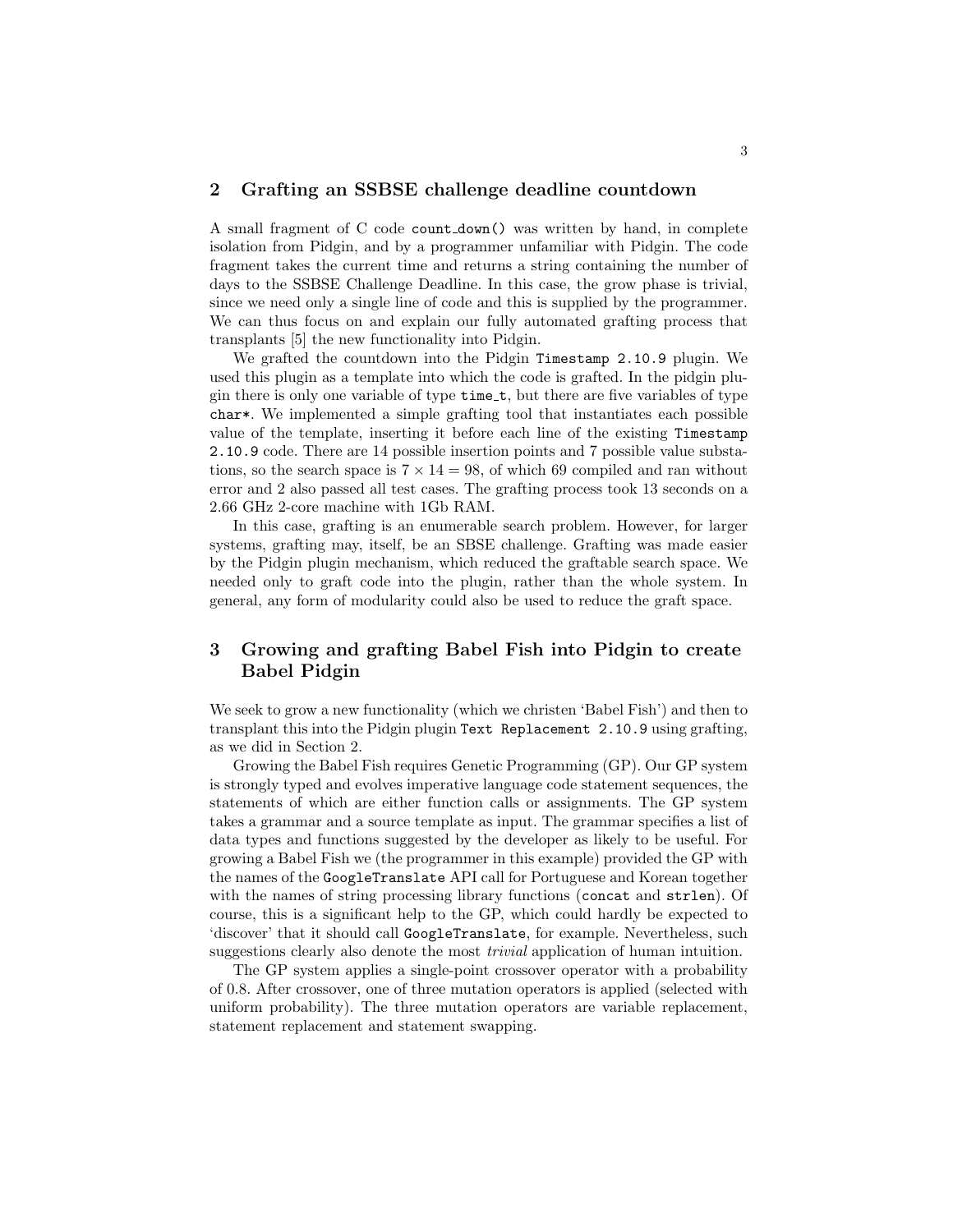We use an aggressive elitism selection process that replicates the best individual and inserts it into the new population between 1 and 250 times with a Coupon Collector Distribution (with expected mean of 197 so, typically, 197 insertions). Our approach to elitism aims to ensure sufficient retention of promising code schema in the gene pool. The population size is 500 and the GP terminates when best fitness remains unchanged for 20 generations. All experiments were repeated 30 times to allow for inferential statistical comparison of results.

| #                                      | Category        | Description of fitness component               |  |  |  |
|----------------------------------------|-----------------|------------------------------------------------|--|--|--|
| 1                                      | Essential       | Compiles using gcc                             |  |  |  |
| $\overline{2}$                         | Essential       | Must not crash                                 |  |  |  |
| 3                                      | Essential       | No system warnings appear                      |  |  |  |
| $\overline{4}$                         | Essential       | Correct output                                 |  |  |  |
| $\overline{5}$                         |                 | Necessary Portuguese-trans gets correct string |  |  |  |
| 6                                      |                 | Necessary Korean-trans gets correct string     |  |  |  |
| 7                                      |                 | Necessary concat gets correct string           |  |  |  |
| 8                                      |                 | Necessary Output contains Portuguese-trans     |  |  |  |
| 9                                      |                 | Necessary Output contains Korean-trans         |  |  |  |
|                                        |                 | 10 Necessary Output is different from input    |  |  |  |
|                                        | 11 Inclusion    | Call to Portuguese-trans                       |  |  |  |
|                                        | $12$  Inclusion | Call to Korean-trans                           |  |  |  |
|                                        | $13$ Inclusion  | Call to get text buffer                        |  |  |  |
|                                        | $14$  Inclusion | Call to set text buffer                        |  |  |  |
|                                        | 15 Inclusion    | Call to buffer start                           |  |  |  |
|                                        | $16$  Inclusion | Call to buffer end                             |  |  |  |
|                                        | $17$ Inclusion  | Call to strlen                                 |  |  |  |
|                                        | 18 Inclusion    | Call to concat                                 |  |  |  |
|                                        | 19 Ordering     | buffer start before get text                   |  |  |  |
|                                        | $20$ Ordering   | buffer end before get text                     |  |  |  |
|                                        | $21$ Ordering   | Portuguese-trans after get text                |  |  |  |
|                                        | $22$ Ordering   | Korean-trans after get text                    |  |  |  |
|                                        | $23$ Ordering   | Portuguese-trans before set text               |  |  |  |
|                                        | $24$ Ordering   | Korean-trans before set text                   |  |  |  |
| Fig. 1: The 24 Fitness Components Used |                 |                                                |  |  |  |

We experimented with 8 different fitness functions, composed of subsets of 24 equally-weighted fitness components drawn from those defined in Figure 1 on the lefthand side of this page. We do this in order to understand the trade off between human (programmer) effort and automated (GP) effort. In an ideal world, the GP would do all the work. However, since traditional GP has tended to grow only simple and small functions rather than whole programs [7, 11] this may be unrealistic. It may also be unnecessary; the programmer need only offer a few simple and (to a human) naturally intuitive suggestions of criteria she or he expects to be important in any correct solution. Naturally, we

would prefer that the human would be required to provide the least information possible to guide the GP, since we wish to place the least possible software development burden on human shoulders.

In order to experiment with this human-machine tradeoff, we categorised our fitness functions into four distinct categories: (E)ssential, (N)ecessary, (I)nclusion and (O)rdering. Essential fitness captures the implicit test oracle [6] required by any implementation of any program and therefore requires no human guidance. Necessary fitness consists of properties that the programmer knows will be necessary in any correct solution for the problem in hand. The Inclusion category lists the names of library functions that the programmer believes may prove useful. Finally, the Ordering category is a mechanism through which the programmer specifies partial ordering constraints on the calls made during execution.

Even if the programer were to be asked to provide all of this information, then the (human) effort required would be relatively low. Certainly, human effort would be lower than that required were the human asked to *write* the program extension from scratch, and to work out how it should interface to the existing system, *and* to determine where it should be located.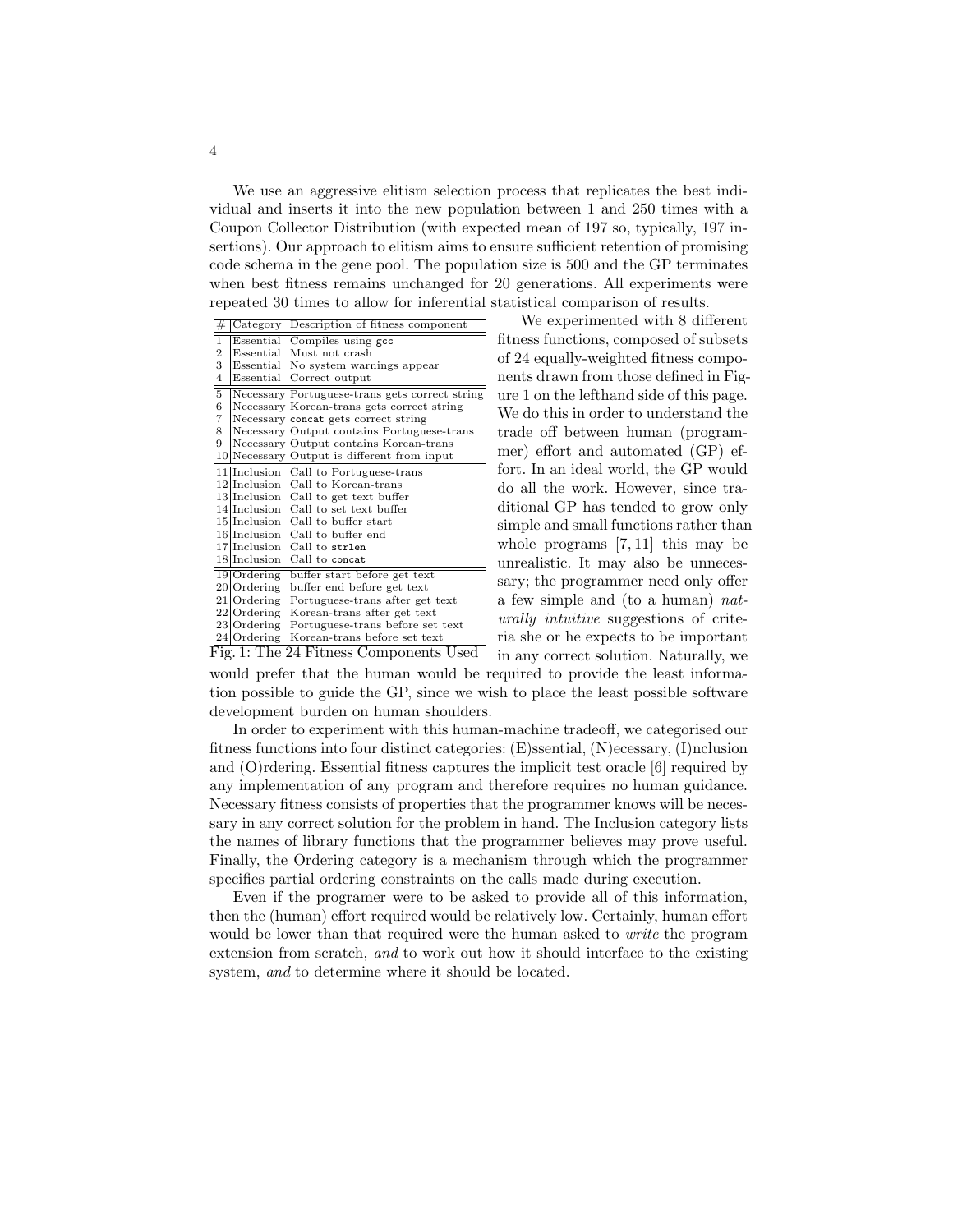#### 3.1 Results from Growing and Grafting Babel Fishes

|             | Fitness Components |                | successful                 | mean fitness |
|-------------|--------------------|----------------|----------------------------|--------------|
| name        | used               |                | growths $(p \text{ val.})$ | evaluations  |
|             | (see Fig. 1)       |                | compares to $E$ )          | $(N = 30)$   |
| F.          | 1.4                |                | $(p=N/A)$                  | 10,500       |
| EI          | 14, 1118           | 0              | $(p=N/A)$                  | 10,833       |
| EO          | 14, 1924           | 0              | $(p=N/A)$                  | 11,333       |
| EN          | 1.4.5.10           | $\overline{2}$ | $(p=0.306)$                | 15,483       |
| EIO         | 14,1124            | 1              | $(p=0.500)$                | 13,366       |
| <b>ENI</b>  | 14,510,1118        | 8              | $(p=0.030)$                | 16,266       |
| <b>ENO</b>  | 14,510,1924        | 7              | $(p=0.044)$                | 14,516       |
| <b>ENIO</b> | 124                | 9              | $(p=0.020)$                | 15,800       |

Figure 2 (on the left) presents the results of our experiments on 8 different fitness functions. In order to more rubustly analyse the results we use a nonparametric two-tailed binomial test to compare the number of successful transplants that we achieved using the essential fitness, E, with each and all of those we achieved using fitnesses EI to

Fig. 2: Results for Babel Fish Growth

ENIO in Figure 2. We use the Hochberg correction [2] in order to account for the fact that we are performing five different inferential statistical tests. With an  $\alpha$ level of 0.05, this corrected statistical test indicates that the result for ENIO is significantly different to that for E (with a Vargha-Delaney  $\hat{A}_{12}$  effect size 0.64). The p values for ENO and ENI are also smaller than 0.05, but are not considered significant after the Hochberg correction has been applied.

As we expected ENIO, which provides the most guidance to the GP, performs the best: almost a third of its runs result in a successful Babel Fish transplant into Pidgin. This result is statistically significantly better than the results obtained using the essential fitness E alone, which provides insufficient guidance. The results for other fitness choices are also encouraging. They indicate that the grow and graft approach can augment existing real world systems with new functionality, guided by only very modest (and easily obtained) human intuition. Our results provide evidence that the most powerful form of guidance comes from assertions that capture necessary conditions for correctness. Simply adding these simple and intuitive necessity constraints (N) to the essential fitness components (to give EN) leads to successful transplants. However, of all the fitness components with which we experimented, we speculate that defining such necessary constraints would tend to require the most programmer knowledge and effort. It is therefore encouraging that simply using Inclusion and Ordering constraints (EIO fitness in Figure 2) is sufficient to guide the search to a successful transplant. We believe that this result is exciting because it provides an existential proof that a real world systems can be augmented with new functionality with the most meagre of human guidance.

Figure 2 reports results for growth. The graft phase is entirely automated. There are 23 possible insertion points and 2 possible value substitutions, giving a graft space of 46. We use the Babel Fish whose growth was guided by EIO fitness to illustrate graft performance over all our evolved Babel Fishes. Since it was grown with least human effort, it is encouraging that, like all our Babel Fishes, it has at least one successful graft point. Of the 46 graft attempts, 2 failed to compile, 3 crashed, 24 executed without crashing, but failed the functionality test, while 17 were grafted entirely successfully (and thus equally good). The grafting tool enumerated all 46 solutions in 24s. Computationally and conceptually, grafting is surprisingly easy and effective.